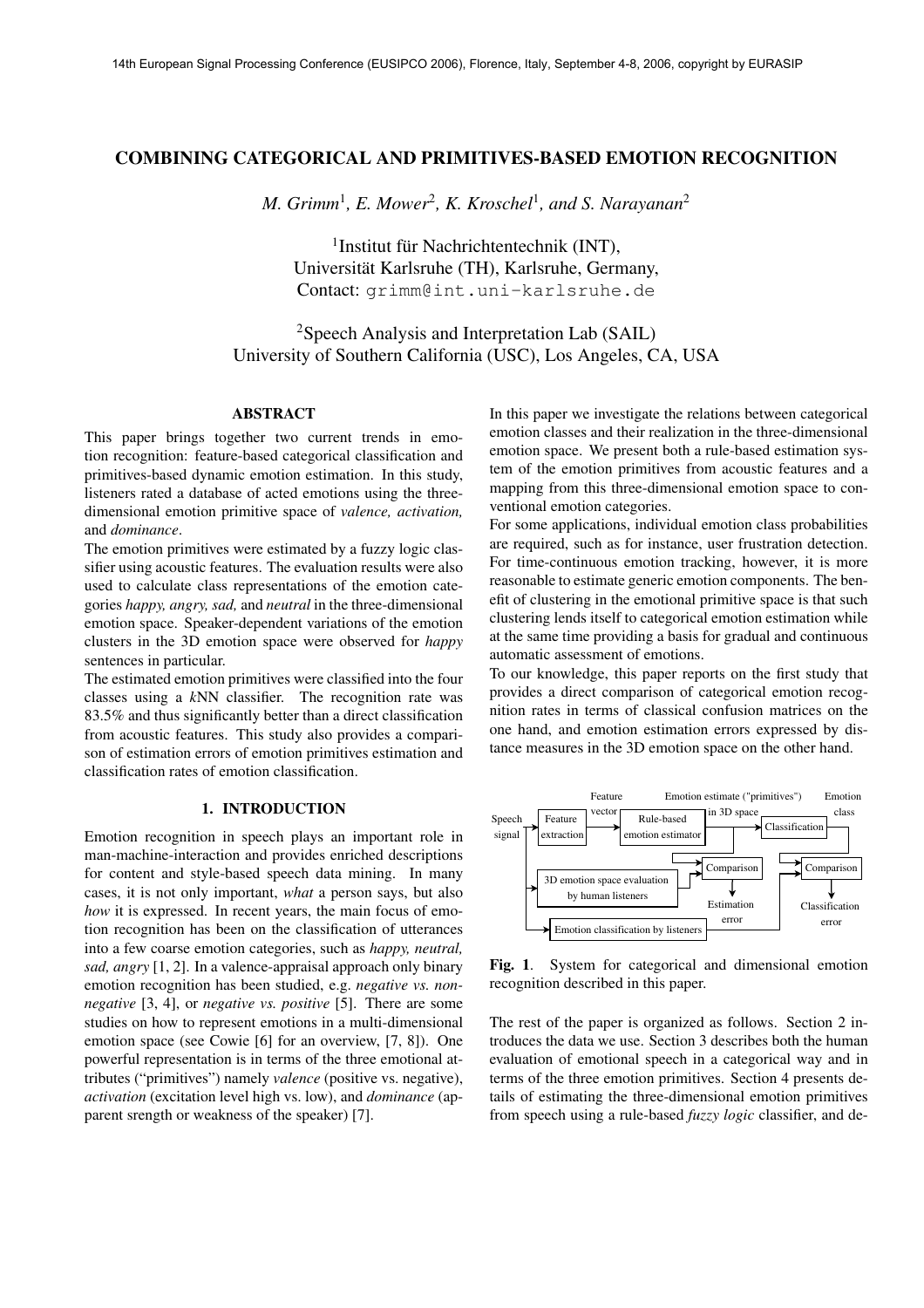|         | Angry | Happy | Neutral | Sad  | Other |
|---------|-------|-------|---------|------|-------|
| Angry   | 80.3  | 2.2   | 4.1     | 0.7  | 12.7  |
| Happy   | 3.2   | 75.6  | 11.8    | 1.3  | 8.1   |
| Neutral | 1.2   | 0.4   | 84.0    | 11.8 | 2.6   |
| Sad     | 0.3   | 0.6   | 6.3     | 87.5 | 5.3   |

**Table 1**. Confusion matrix of emotion class labeling of EMA corpus, in percent, by four human listeners ( $\kappa = 0.48$ ).

|                    | Valence |      | Activation Dominance |
|--------------------|---------|------|----------------------|
| Std. deviation     | 0.35    | 0.36 | 0.35                 |
| Correlation coeff. | 0.63    | 0.79 | 0.75                 |

**Table 2.** Standard deviation  $\bar{\sigma}$  and correlation coefficient  $\bar{r}$  for the emotion primitives evaluation of the EMA corpus by 18 human listeners, averaged over all speakers and all sentences.

riving subsequent mapping to the emotion classes. The results are compared to those achieved by directly classifying acoustic features to emotion classes. Section 5 draws some conclusions and outlines future work.

# **2. DATA**

For this study, we used the *EMA Corpus* [9]. In total, it contains 680 sentences of emotional speech, produced by one professional (f) and two non-professional (1f/1m) speakers. The female speakers produced 10, and the male speaker produced 14 sentences, each in the 4 different emotions *happy, angry, sad,* and *neutral* with 5 repetitions each [9]. All sentences are in English, spoken by native American English speakers.

The sampling frequency was 16 kHz, with 16 bit resolution.

#### **3. EMOTION EVALUATION**

## **3.1. Categorical emotion evaluation**

The EMA database was evaluated by 4 native speakers of American English. They chose between the emotions *happy, angry, sad, neutral,* and *other*. On average, 81.8% of the acted emotions were recognized by the listeners. Table 1 shows the averaged confusion matrix of all three speakers in the database.

The evaluator agreement, corrected for chance agreement, was measured using the kappa statistics [10] with  $\kappa \in [0,1]$ . In our case, we got  $\kappa = 0.48$  indicating moderate to high evaluator agreement.

#### **3.2. Three-dimensional emotion evaluation**

We adopt the appraisal-power concept of emotion space from Kehrein [7] using the three dimensions of emotion attributes *valence, activation,* and *dominance*. The EMA corpus was evaluated by 18 evaluators along the three dimensions. For



**Fig. 2**. Three-dimensional emotion evaluation of classes *angry, happy, neutral, sad* for the EMA corpus by 18 evaluators.

emotion assessment, a text-free evaluation tool based on Self Assessment Manikins (SAMs) [11] was used. For each of the emotion components, the evaluators had to choose one out of five given iconic images depicting the level of the attribute. In contrast to [11], we chose the axes scaled to the range  $[-1,+1]$ . For better comparison, they are oriented from neg-

ative to positive (*valence*), from calm to excited (*activation*), and from weak to strong (*dominance*).

As a counterpart to the categorical classification confusion matrix above, the standard deviation of the evaluations was calculated. On average over all 680 sentences, it was between 0.35 and 0.36 for all all primitives; see Tab. 2 for details.

The evaluators show moderate to high inter-evaluator agreement as can be derived from Pearson's correlation coefficient. On average, the correlation coefficient between an evaluator's rating and the mean value of all other evaluators was 0.63, 0.79 and 0.75 for *valence*, *activation*, and *dominance*, respectively. Agreement on *valence* was not as high as on the other dimensions, c.f. Tab. 2. This might be due to the overall more narrow distribution of *valence* values in the database resulting in a greater effect for disagreement on particular sentences. In the following, only those 614 sentences (90%) of the EMA database were used that had been evaluated with a deviation of not more than one manikin. Thereby, the average standard deviation was slightly reduced to 0.34, 0.36, and 0.34, respec-

tively.

# **3.3. Emotion classes in three-dimensional emotion space**

To study the relationship between emotion categories and their location in emotion space, we analyzed the threedimensional evaluation of the EMA database for each emotion separately. Fig. 2 shows the emotion space distri-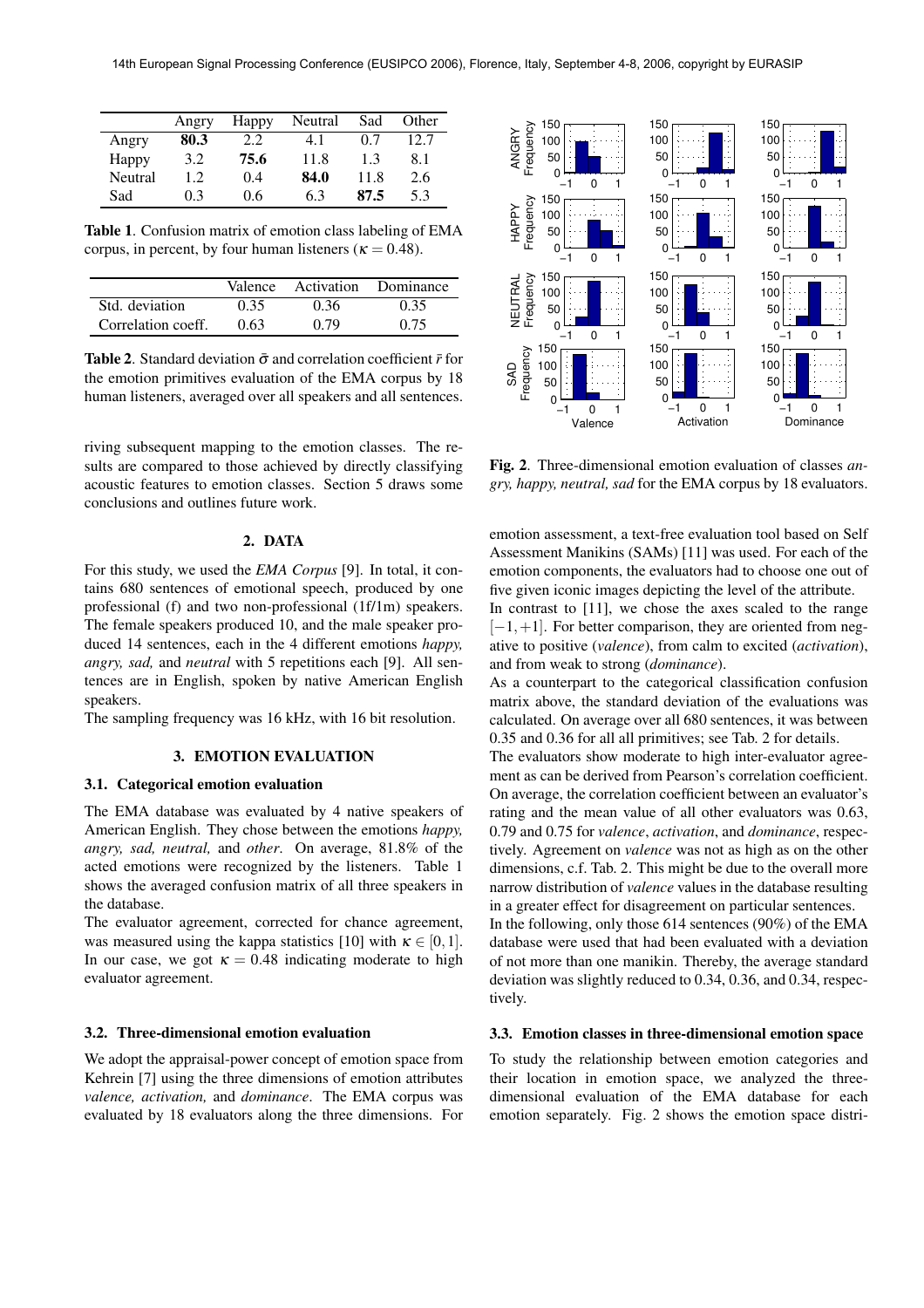|         | <b>EMA</b> corpus |                  |                  | Schröder <i>et al.</i> <sup>1</sup> |            |         | Cowie et al. <sup>2</sup> |            |
|---------|-------------------|------------------|------------------|-------------------------------------|------------|---------|---------------------------|------------|
| Emotion | Valence           | Activation       | Dominance        | Evaluation                          | Activation | Power   | Evaluation                | Activation |
| Angry   | $-0.35 + 0.17$    | $0.46 \pm 0.18$  | $0.53 \pm 0.14$  | $-0.35$                             | 0.35       | $-0.34$ | $-0.70$                   | 0.65       |
| Happy   | $0.31 \pm 0.17$   | $0.16 \pm 0.15$  | $0.12 \pm 0.10$  | 0.40                                | 0.29       | 0.13    | 0.54                      | 0.48       |
| Neutral | $-0.16 + 0.09$    | $-0.32 \pm 0.09$ | $-0.14 \pm 0.10$ |                                     |            |         | 0                         |            |
| Sad     | $-0.43 + 0.12$    | $-0.57 + 0.13$   | $-0.54 \pm 0.15$ | $-0.43$                             | $-0.09$    | $-0.55$ | $-0.80$                   | $-0.15$    |

**Table 3**. Comparison of emotion class centroids in the 3D emotion space.



**Fig. 3**. Emotion classes in the *valence-activation* plane, as a result of the 3D attribute evaluation. For each of the 3 speakers, 4 emotion subspaces are shown as calculated from the mean values of all 18 evaluators.

butions for each class for all three speakers as a result of 18 evaluator's decisions.

*Angry* was found to be very negative, very excited and very strong. *Happy* was moderately positive and excited. *Neutral* in our database was moderately negative, and moderately calm and weak, showing the greatest values of standard deviation. These speaker-dependent *neutral* values could be used as a baseline for the emotion recognition. *Sad* was found to be negative, calm and weak, forming an antipode to *happy*.

The emotion evaluation using the primitives also reveals why the human listeners' recognition of the category *happy* was worse than other categories (c.f. Tab. 1): The perceived values of *valence* are only moderately positive (c.f. Fig. 2, second row, left column).

We calculated the centroids and the covariances for each emotion class. As a result of the 3D emotion space evaluation, each class was found to be concentrated in an individual subspace of the emotion space. Since *activation* and *dominance* were highly correlated  $(r = 0.9)$ , Fig. 3 shows the projection of the 2σ-regions on the *valence-activation* plane. The high correlation might be due to the selected emotions in this database (e.g. there was no *fear* emotion which would probably have positive *activation* but negative *dominance* values).

The centroids and covariances for each emotion class varied for different speakers, as shown in Fig. 3. In particular, the *happy* sentences were perceived significantly different for the individual speakers. The average values of the class centroids are given in Tab. 3.

We compared these results to values found in the literature [12, 8]. Cowie *et al.* use a 2D evaluation-activation space [12], while Schröder et al. use a 3D evaluation-activationpower space [8]. They derive their results from evaluation tests using the Feeltrace tool [13] and an additional word lexicon for the power values. Apart from *neutral*, which they *define* to be  $(0,0,0)$ , the results are similar but not identical, c.f. Tab. 3. The differences might be caused by the different data and evaluation systems used. To our knowledge, the values given in Tab. 3 are the first comparable results achieved by the use of the text-free emotion evaluation method based on SAMs.

## **4. EMOTION CLASSIFICATION**

For emotion classification, we extract 20 prosodic and 26 spectral features from the speech signal [14]. The prosodic features include statistical parameters of both the pitch and the energy contour, as well as timing related features. The spectral features are the mean values and standard deviation of 13 MFCC's.

## **4.1. Categorical emotion classification**

For comparison, we performed a direct emotion classification based on the 46 features extracted from the acoustic signal. The feature vector dimension was reduced to 17 using PCA and an eigenvalue threshold of 0.01. As a classifier we implemented a Mahalanobis distance classifier using the covariance matrices calculated from the training data. On average, the recognition rate of this multiple classification task was 54%. Using a *k*-Nearest Neighbor (*k*NN) classifier and a Euclidean distance measure improved the recognition rate to 58%  $(k = 5)$ . We chose the same classifier for the mapping from 3D emotion estimates to emotion classes (Sec. 4.3).

<sup>&</sup>lt;sup>1</sup>Original values in the range of  $[-100,+100]$  were scaled to the range [-1,+1] for comparison (c.f. Tab. 3 in [8]).

<sup>&</sup>lt;sup>2</sup>Given values were read from Fig. 3 in [12] and are only approximate.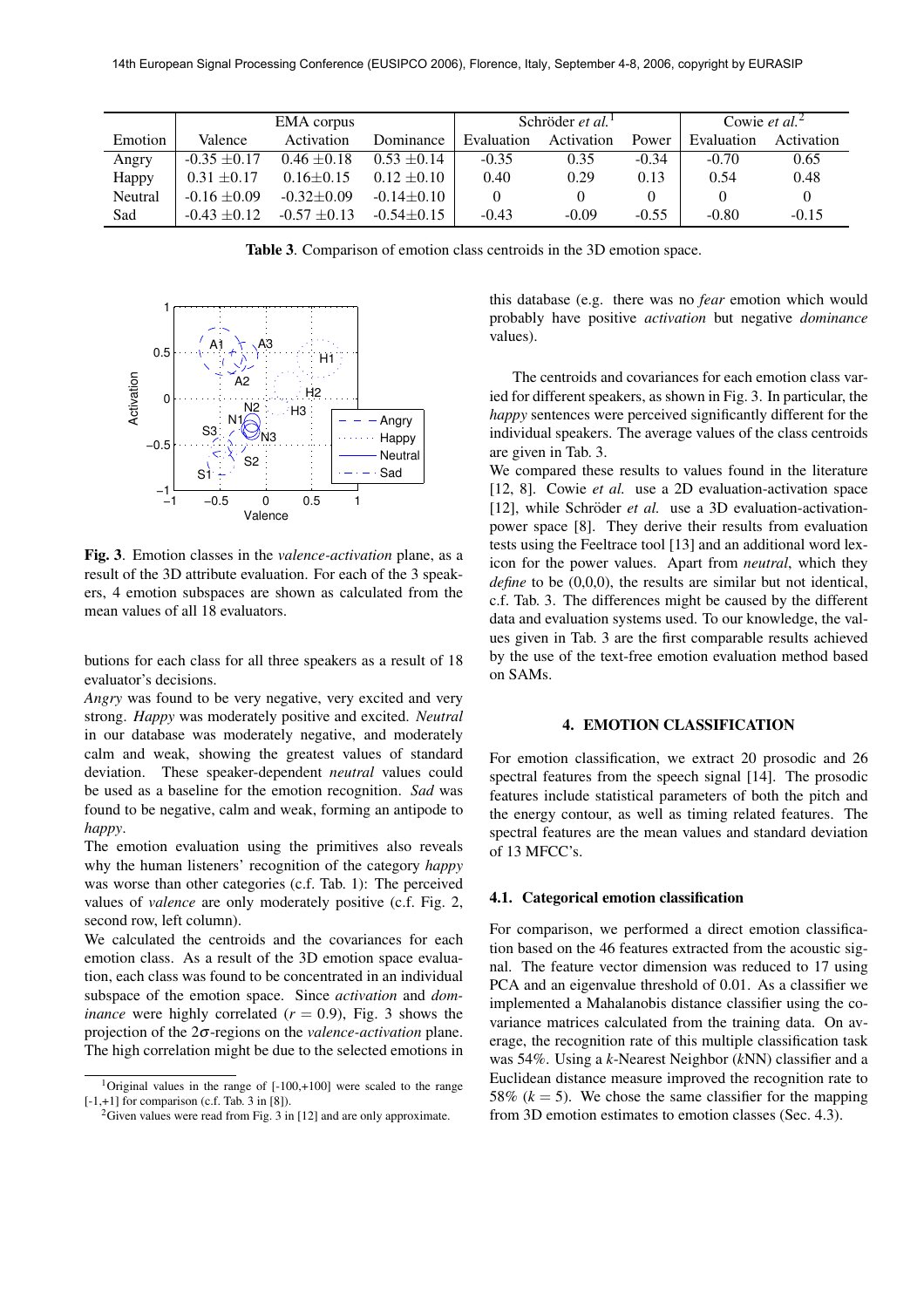|                                          | Valence |    |    |                                  | Activation Dominance |      |
|------------------------------------------|---------|----|----|----------------------------------|----------------------|------|
|                                          |         | CC | EV | CC.                              | EV                   | CC   |
| Error $\bar{e}$                          | 0.21    |    |    | $0.21$   $0.17$ 0.15   0.18 0.17 |                      |      |
| Correlation $\bar{r}$   0.67 0.70   0.89 |         |    |    | $0.90 \perp$                     | 0.85                 | 0.87 |

**Table 4**. Emotion estimation error and correlation results using fuzzy logic, mean values for all speakers. The references are the average evaluator rating (*EV*) and the class centroids (*CC*), respectively.

#### **4.2. Three-dimensional emotion estimation**

We use a fuzzy logic inference system to estimate the three emotion attributes from speech features. Fuzzy logic was also applied in the emotion recognition context by Lee *et al.* [15] and Huang *et al.* [16], but not to estimate the aforementioned 3 emotion components. Fuzzy logic is a reasonable choice because of the fuzzy nature of emotion description and perception [16].

The rules in our inference engine are derived from the correlation between the acoustic features and the emotion reference as described in Sec. 3.2. The greatest correlation coefficients are found between energy features as well as some spectral features and *activation* and *dominance*  $(r > 0.8)$ . Correlation to *valence* varies significantly for the different speakers.

For the fuzzy logic system, we use 3 membership functions for both input and output. Each acoustic feature is processed to membership grades of the linguistic variables *low, medium,* and *high*. *Valence* is represented by the linguistic variables *negative, neutral*, and *positive*. Similarly, *activation* is represented by *calm, neutral,* and *excited*. *Dominance* is represented by *weak, neutral*, and *strong*. For each linguistic input feature variable we define 3 rules that relate the fuzzy input variables to the fuzzy output variables. The details of aggregation, implication and defuzzification are reported in [14]. As a result of the defuzzification we get one estimate for each of the emotion primitives. We scale the results by a constant factor of 1.64 to map the range of the defuzzification output,  $[-0.61, +0.61]$ , to the initial range of [-1, +1]. Fig. 4 shows the estimates, projected onto the *valence-activation* plane.

The emotion estimates were compared to the emotion reference. We considered two different references, (1) the evaluators' mean rating, taken individually for each sentence (*EV*), and (2) the class centroids of the underlying acted emotion as computed in Sec. 3.3 (*CC*). Overall, we observed a mean error of 0.28 when compared to either the evaluators' mean or the speaker-dependent class centroids, as computed above. The details for each emotion component are shown in Tab. 4.

The mean correlation between the emotion estimates and the reference was 0.80 when the reference was the evaluators'

|         | Angry | Happy | Neutral | Sad  |
|---------|-------|-------|---------|------|
| Angry   | 91.9  | 2.0   | 4.3     | 1.9  |
| Happy   | 18.8  | 80.5  | 0.7     | 0.0  |
| Neutral | 0.7   | 0.0   | 85.4    | 13.9 |
| Sad     | 0.0   | 0.0   | 26.6    | 73.4 |

**Table 5**. Confusion matrix of emotion classification from three-dimensional emotion components using a *k*NN classifier  $(k = 7)$ .



**Fig. 4**. Emotion class distribution of the primitive estimates in *valence-activation* plane. The emotion classes are *angry* (x), *happy* (o), *neutral* (+), and *sad* (\*). The initial class centroids of the evaluation are included for comparison (•).

rating, and 0.82 when the reference was given by the class centroids. The details for each emotion component are also reported in Tab. 4. These results indicate a low estimation error compared to the standard deviation achieved by human labeling. The correlation between estimates and reference is high. Probably the estimation results for the class centroids as a reference are better because the evaluators' agreement is only moderate, c.f. Tab. 2.

# **4.3. Emotion classification from the three-dimensional estimates of emotion primitives**

As a final step, we classified the three-dimensional emotion attribute estimates into the 4 emotion classes. This procedure allows for a comparison of the calculated estimation errors to "classical" recognition rates. For classification we used a Mahalanobis distance-based classifier and the class centroids and covariances as calculated in Sec. 3.3. An average recognition rate of 73.3% was achieved for the classification of 4 emotions. Using a *k*NN classifier (with Leave-One-Out cross validation) improved the results significantly. The mean recognition rate was 83.5% using the best parameter set of  $k = 7$ and the 3D emotion estimates based on the evaluator ratings (*EV*). The recognition rate was 81.2% when the 3D emotion estimates were based on the class centroids (*CC*). The confusion matrix of the best results is shown in Tab. 5.

The classification errors are mainly due to *neutral - sad* mis-